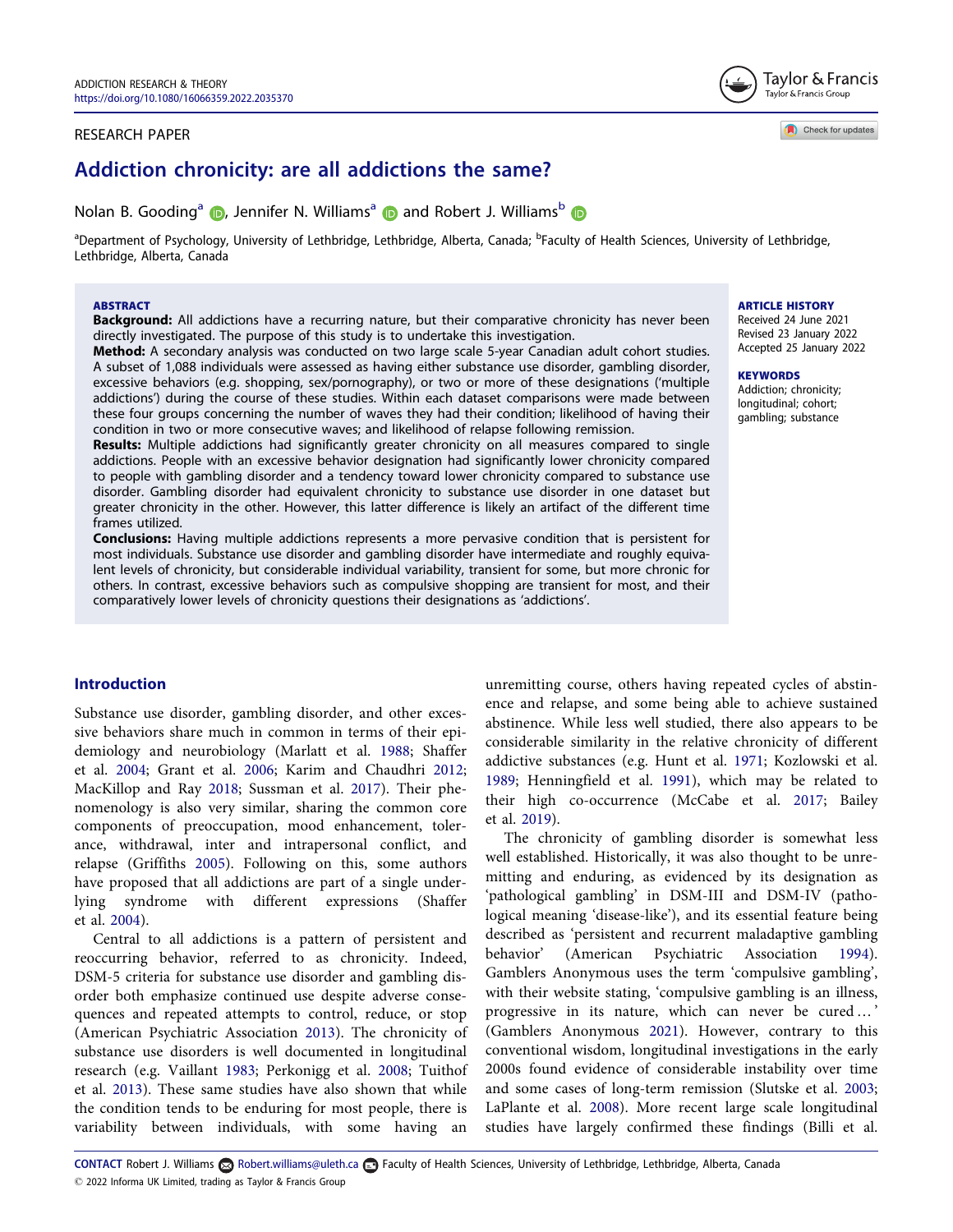2014; El-Guebaly et al. 2015; Williams et al. 2015; Abbott et al. 2018; MAGIC Research Team 2021).

Beyond gambling, a series of other behavioral addictions have been proposed, though none are official recognized by the DSM-5 (American Psychiatric Association 2013). These proposed behavioral addictions include compulsive shopping, excessive exercise, sex addiction, etc. (Petry 2015). Compared to substance use disorder and gambling disorder, very little is known about the course of these excessive behaviors. Of the few longitudinal investigations, one found them to be fairly transient, with the large majority having these conditions only in a single assessment period (Konkolÿ Thege et al. 2015). Another study found similar trajectories for excessive sexual behavior, compulsive buying, problem gambling, eating disorders, and excessive videogame use over a 12-month period (Montourcy et al. 2018). Specific studies of problematic video gaming have also found low stability and high rates of remission (King et al. 2013; Scharkow et al. 2014). The apparent high rate of remission highlights an important issue in the conceptualization of these disorders. Billieux et al. (2015) point out that many everyday activities done in excess are now being routinely labeled as addictive, such as tanning addiction (Petit et al. 2014), tango addiction (Targhetta et al. 2013), and fortunetelling addiction (Grall-Bronnec et al. 2015). Thus, there needs to be some theoretical basis for distinguishing between excessive behavior and addiction. It may be that the relative chronicity of the condition may help in this demarcation.

The above literature suggests there may be differences in chronicity between various addictive-like disorders. Such a conclusion, however, is limited by the absence of a direct, head-to-head comparison. It is quite possible that any differences may be due to different instruments used for assessment and/or different thresholds for clinical identification. The purpose of the present investigation is to create a 'level playing field' for this evaluation. More specifically, DSM-IV criteria using a  $3+$  threshold for clinical identification were used to assess the chronicity of gambling disorder compared to substance use disorder in a large-scale five-year cohort study. A different well-validated instrument (Problem and Pathological Gambling Measure and its analogues) was used to assess the relative chronicity of gambling disorder, substance use disorder, and other excessive behaviors in a separate large-scale five-year study. Utilization of a single instrument with the same clinical threshold to measure these different entities in one population, and a separate instrument to measure these entities in another population allows for corroboration of findings and potentially more robust conclusions.

## Method

## **Design**

The present study is a secondary analysis of two Canadian longitudinal studies conducted between 2006 and 2011: The Quinte Longitudinal Study (QLS; Williams et al. 2015) and the Leisure, Lifestyle, & Lifecycle Project (LLLP; El-Guebaly et al. 2015). Although both studies had a primary focus on gambling

and gambling disorder, they also comprehensively assessed physical health, personality, stress, mental disorders, substance use, social functioning, intelligence, and demographics. The primary variable of interest in the present analysis was the number of waves in which an addiction (substance use disorder, gambling disorder, or other excessive behaviors) was identified during the course of the study among participants.

#### **Participants**

The QLS cohort consisted of 4,121 individuals recruited through random digit telephone dialing within a 70-kilometers of the city of Belleville, Ontario. Two subsamples were included: a 'general population' sample  $(n = 3,065)$ , and a 'higher-risk' sample ( $n = 1,056$ ). Inclusion in the general population sample required individuals be 18 years or older and fill an empty age  $\times$  gender cell. Criteria for inclusion in the higher-risk sample required spending \$10 or more a month on gambling in the past year; participating in horse race or slot machines betting; or expressing an intent to gamble at the new racino. QLS response rate was 21.3% and the retention rate was 93.9% (Williams et al. 2015).

The LLLP consisted of 1,808 individuals recruited from the Albertan municipalities of Calgary, Edmonton, Lethbridge and Grand Prairie and the rural areas surrounding Lethbridge ('rural south') and Grande Prairie ('rural north'). There was a 'general population' sample  $(n = 1,284)$ , and a 'higher-risk' sample ( $n = 524$ ). Recruitment primarily occurred via random digit dialing. To be eligible, participants had to reside in one of the four geographic target areas and belong to one of five age categories: 13–15, 18–20, 23–25, 43–45, or 63–65 years old. Higher-risk participants had to have an aggregate past year gambling expenditure and frequency above the 70th percentile for the general population sample. LLLP response rate was 5.4% and the retention rate was 74.3% (El-Guebaly et al. 2015). (Note: participants lost to attrition did not differ in the type of addiction they had in either the LLLP or QLS).

Inclusion in the present analysis required participants be 18 or older at baseline, to have completed all assessments (5/5 in the QLS; 4/4 in the LLLP) and to have received an addiction designation in at least one of the waves (substance use disorder, gambling disorder, or 'other excessive behavior'). This resulted in 808 participants from QLS and 280 from LLLP.

#### Measures

Both studies employed a large and comprehensive battery of self-administered online or paper assessments. (Note: Except that Wave 1 in LLLP was a telephone plus face-to-face interview rather than a self-administered survey). Each study used a different, but well accepted assessment system for identification of addictions:

The LLLP used criteria based on the DSM – IV (American Psychiatric Association 1994):

 Gambling disorder was assessed with the Composite International Diagnostic Interview's – Gambling Module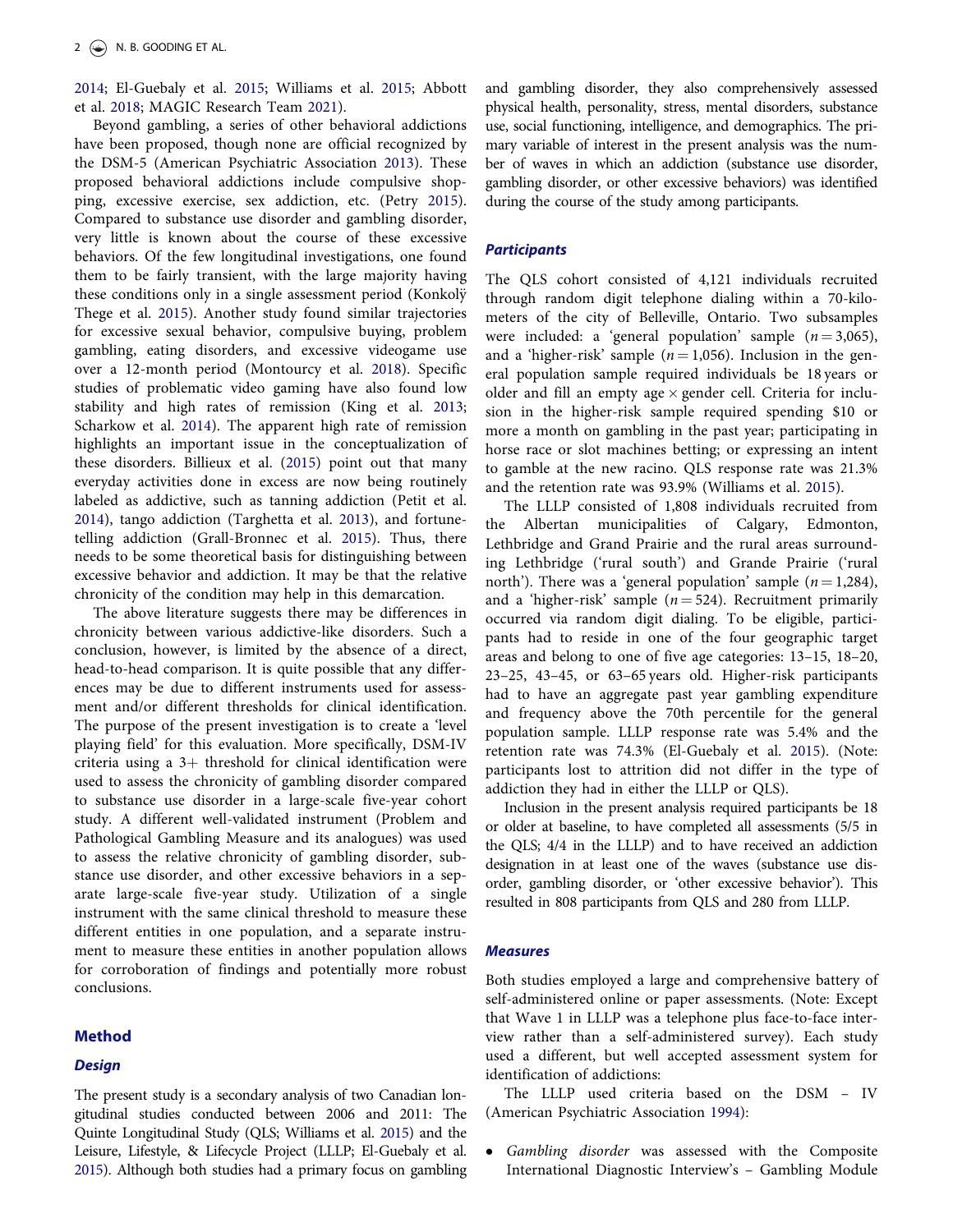(CIDI-GM; World Health Organization 1997), which uses DSM-IV criteria for pathological gambling (American Psychiatric Association 1994). Anyone who participated in any type of gambling in the past 12 months was administered the CIDI-GM. The DSM-IV normally requires a score of five or higher to receive a pathological gambling designation. However, to facilitate direct comparisons to alcohol and substance use disorder in the present study, this threshold was lowered to three or higher.

- Substance use disorder was assessed with the World Mental Health version of the Composite International Diagnostic Interview's Alcohol Use and Illicit Substance Use modules (WMH-CIDI; Kessler et al. 2004), which is based on DSM-IV diagnostic criteria. Respondents who reported drinking five or more drinks on a single occasion at least once a month in the past 12 months were administered the Alcohol Module. Individuals who then endorsed three or more items from this module in the past 12 months were designated alcohol dependent. Respondents who used any illicit drug at least monthly in the past 12 months were administered the Illicit Substance Use module. Respondents who endorsed three of more items from this module in the past 12 months were designated illicit drug dependent. Both of these designations were recategorized in the present study as substance use disorder.
- Other excessive behaviors (e.g. shopping, sex, exercise, videogaming) were not assessed in the LLLP.

The QLS used the Problem and Pathological Gambling Measure (PPGM; Williams and Volberg 2010, 2014) along with its analogues, to assess gambling disorder, substance use disorder, and behavioral addiction:

 Gambling disorder was assessed with the PPGM, which classifies individuals into non-gambler, recreational gambler, at-risk gambler, problem gambler, and pathological gambler using a past 12-month time frame (Williams and Volberg 2010, 2014). The PPGM has good internal consistency (Cronbach's alpha  $= 0.76-0.81$ ) and one month test-retest reliability  $(r=0.78)$  (Williams and Volberg 2010, 2014). It also has superior construct validity (Christensen et al. 2019), as well as better sensitivity, positive predictive power, diagnostic efficiency, and overall classification accuracy in the population assessment of problem gambling compared to other instruments (Williams and Volberg 2010, 2014). Individuals who gambled three or more days in typical month and/or spent at least \$10/month gambling in the past 12 months were administered the problem gambling questions. To be identified as a problem gambler, the PPGM requires a pattern of symptom endorsement indicating a) impaired control, and b) significant negative consequences deriving from this impaired control (financial, relationship, mental health, physical health, work/school, or legal). Pathological gambling requires meeting problem gambling criteria as well as having a total symptomatology

score of five or higher. Individuals with either a problem or pathological gambling designation were recategorized in the present study as having gambling disorder.

- Substance use disorder was assessed using an analogue of the PPGM. Individuals were asked which substances they had used in the past 12 months and with what frequency. Individuals who used any substance on a weekly basis were then asked a series of questions concerning a) whether their substance use had resulted in any significant negative consequences for them (financial, relationship, mental health, physical health, work/school, or legal) in the past 12 months, and b) whether they had any symptoms of impaired control (i.e. unsuccessful attempts to cut down, control or stop using; using larger amounts and/or for longer periods of time than intended). To receive a substance use disorder designation, participants had to endorse questions indicative of one or more negative consequences as well as impaired control. (Unlike the LLLP the QLS allowed for a substance use disorder designation for nicotine/tobacco use, whereas the LLLP only considered alcohol and illegal substances).
- Other excessive behavior was assessed with the Behavioral Addictions Measure (BAM) (Sanders and Williams 2016, 2019), which is also an analogue of the PPGM. Following the substance use/abuse section, a screening question asked participants whether there were 'other activities that you engage in where your over-involvement has caused significant problems in the last 12 months'? If they indicated 'yes', they were asked to identify the specific type (sex or pornography, exercise, shopping, Internet chat lines, video or Internet gaming, or other) and administered a series of questions about impaired control and negative consequences in the past 12 months that were analogous to the questions asked for gambling disorder and substance use disorder. The BAM has very good internal consistency (Cronbach's alpha  $= 0.87$ ), good test-retest reliability (tau  $b = 0.73$ ,  $p < .01$ ), and strong criterion and construct validity for problematic video-gaming (Sanders and Williams 2016, 2019).

# Analysis

Individuals were divided into independent groups based on the addiction designations they had received. In the QLS, these were (1) gambling disorder, (2) substance use disorder, (3) other excessive behaviors, and (4) multiple addictions; and in the LLLP these were (1) gambling disorder, (2) substance use disorder, and (3) multiple addictions. People with 'multiple addictions' were individuals having more than one type of addiction during the course of the study, either during the same wave or in a different wave. Three analyses were conducted:

First, each individual in each group was given a score from 1 to 5 in QLS and 1 to 4 in LLLP indicating the number of waves they had spent in an addictive state. A one-way analysis of variance (ANOVA) for each dataset examined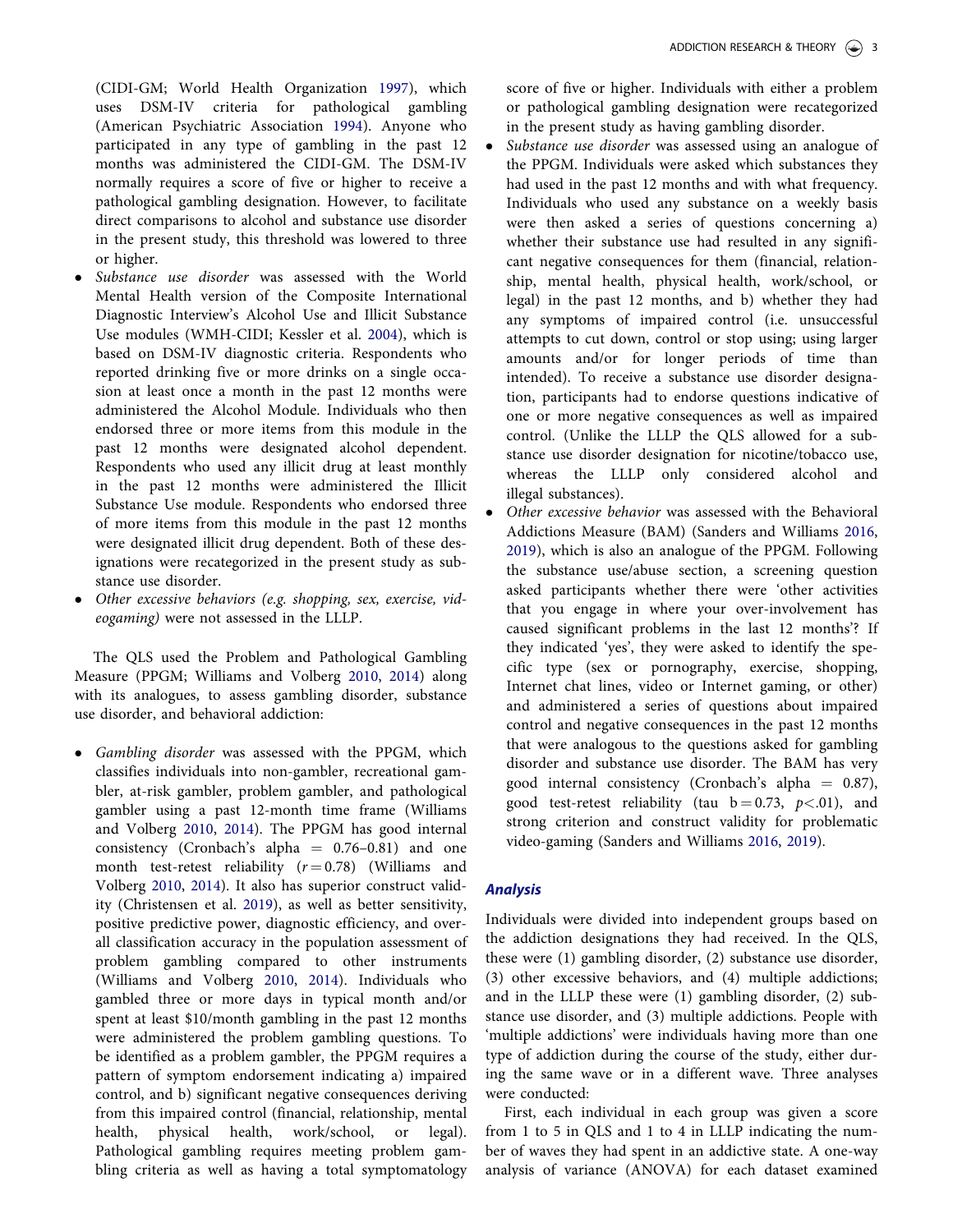whether there was any difference in the average length of time spent in an addictive state between the groups.

Second, the percentage of people in each group who met addiction criteria in two or more consecutive waves was calculated and a z-test of column proportions then applied.

Third, the percentage of people in each group who relapsed in the wave following a wave of remission was calculated and a z-test of column proportions applied.

## **Results**

Table 1 contains the descriptive statistics for the QLS and Table 2 contains the same information for the LLLP.

#### The quinte longitudinal study

ANOVA was used to assess whether there were any differences between groups in the number of waves in which people met addiction criteria. A Brown-Forsythe F statistic was utilized due to significant within group differences in variance. The ANOVA was significant,  $F(3,579.29) = 64.65, p < .0001,$ indicating that differences did exist. Follow-up pairwise tests using Dunnett's C test determined that multiple addictions was significantly more chronic than gambling disorder, substance use disorder, and other excessive behaviors  $(p<.001)$ . Gambling disorder was also found to be significantly more chronic than other excessive behaviors ( $p=0.008$ ), but not different from substance use disorder ( $p=117$ ). There was no difference between substance use disorder and other excessive behaviors ( $p=0.588$ ). The analysis was rerun with the exclusion of nicotine/tobacco from the substance use disorder assessment, but the ANOVA remained significant, and all pairwise results were unchanged.

Z-tests of column proportions  $(p<.05)$  found a similar pattern when comparing the percentage of people meeting addiction criteria in two or more consecutive waves, with multiple addictions significantly more likely to have this compared to all other groups; substance use disorder and gambling disorder more likely to have this compared to other excessive behaviors; and there being no difference between substance use disorder and gambling disorder.

Z-tests of column proportions  $(p<.05)$  established that the relapse rates in the wave following remission were significantly higher for multiple addictions relative to all other groups, and also higher for gambling disorder relative to other excessive behaviors, but that there was no difference between gambling disorder and substance use disorder. Relapse rates within two waves of remission had the same pattern, with the exception that relapse rates were also higher for gambling disorder relative to substance use disorder.

### The leisure, lifestyle, & lifecycle project

ANOVA was again used to assess whether there were any differences between groups in terms of the number of waves in which people met addiction criteria. The Brown-Forsythe F statistic was utilized due to significant within group

differences in variance. The ANOVA was significant,  $F(2,105.39)=24.07$  ( $p < .001$ ), indicating differences existed between the groups. Follow-up pairwise tests using Dunnett's C determined that multiple addictions were again significantly more chronic than both gambling disorder ( $p=0.002$ ) and substance use disorder ( $p<0.01$ ). Unlike the QLS, gambling disorder was found to be significantly more chronic than substance use disorder  $(p<.001)$ .

Z-tests of column proportions established a similar pattern of findings for episode duration, with multiple addictions and gambling disorder more likely to have two or more consecutive waves compared to substance use disorder, but there being no difference between multiple addictions and gambling disorder.

Z-tests of column proportions established that relapse rates in the wave following remission were significantly higher for multiple addictions and gambling disorder relative to substance use disorder, but there being no difference between gambling disorder and multiple addictions. Relapse rates within two waves of remission had the same pattern.

#### Supplemental analyses

Four supplemental analyses were conducted to determine the impact of varying some of the analytic parameters.

The first was the impact of removing the subsample of people recruited because of their higher levels of gambling involvement. When this is done, all of the results remain the same with the exception that gambling disorder in the QLS no longer has a significantly higher average number of waves in an addictive state compared to other excessive behaviors ( $p=16$ ), due to a smaller sample as well as a slight decline in the gambling disorder average from 1.89 to 1.73.

The second was analyzing the relative chronicity of alcohol use disorder compared to illicit drug use disorder in the LLLP. No significant differences in chronicity were found between alcohol use disorder, illicit drug use disorder, or the co-occurrence of alcohol and illicit drug use disorders. Furthermore, gambling disorder remained significantly more chronic than both alcohol use disorder and illicit drug use disorder, but not significantly different than the co-occurrence of alcohol and illicit drug use disorders  $(p=.779)$ .

The third was the impact of using the standard DSM-IV cut point for gambling disorder (i.e. 5/10 criteria rather than 3/10) in the LLLP, as an argument could be made that meeting 5/10 criteria for gambling disorder is equivalent to the  $3/7$  needed for substance use disorder. When the  $5+$  criteria is utilized all the results are the same except that gambling disorder no longer has a significantly higher average number of waves in an addictive state compared to substance use disorder ( $p=0.081$ ) due to a decline in the gambling disorder sample size (65–30) and in the average from 1.94 to 1.90.

The fourth was analyzing the subset of individuals who manifested two or more addictions within the same wave as the criterion for 'multiple addictions'. In QLS of the 164 individuals with more than one type of addiction during the course of the study (i.e. the original criterion) there were 117 who had two or more co-occurring addictions within at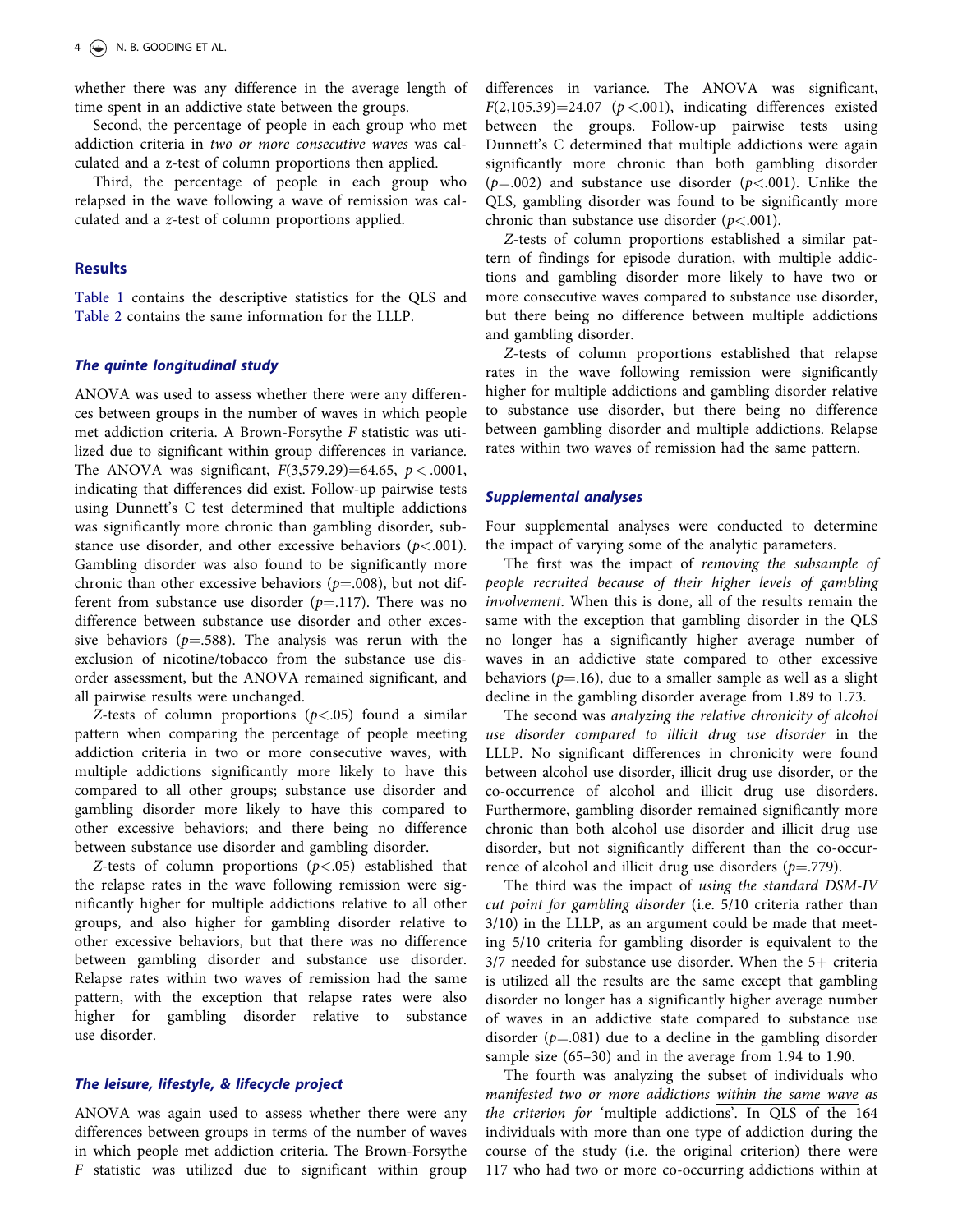Table 1. Chronicity of addictions in the Quinte longitudinal study ( $n = 808$ ).

|                                             | Other excessive<br>behavior $(N = 223)$ |      | Substance use<br>disorder $(N = 283)$ |      | Gambling<br>disorder $(N = 138)$ |      | Multiple<br>addictions ( $N = 164$ ) |      |
|---------------------------------------------|-----------------------------------------|------|---------------------------------------|------|----------------------------------|------|--------------------------------------|------|
|                                             | n/N                                     | $\%$ | n/N                                   | %    | n/N                              | %    | n/N                                  | %    |
| Met criteria in 1/5 waves                   | 157/223                                 | 70.4 | 177/283                               | 62.5 | 75/138                           | 54.4 | 20/164                               | 12.2 |
| Met criteria in 2/5 waves                   | 39/223                                  | 17.5 | 57/283                                | 20.1 | 31/138                           | 22.5 | 51/164                               | 31.1 |
| Met criteria in 3/5 waves                   | 12/223                                  | 5.4  | 30/283                                | 10.6 | 12/138                           | 8.7  | 34/164                               | 20.7 |
| Met criteria in 4/5 waves                   | 9/223                                   | 4.0  | 13/283                                | 4.6  | 12/138                           | 8.7  | 24/164                               | 14.6 |
| Met criteria in 5/5 waves                   | 6/223                                   | 2.7  | 6/283                                 | 2.1  | 8/138                            | 5.8  | 35/164                               | 21.3 |
| Met criteria in 2 or more consecutive waves | 42/223                                  | 18.8 | 75/283                                | 26.5 | 43/138                           | 31.2 | 120/164                              | 73.2 |
| Relapsed in wave following remission        | 16/163                                  | 9.8  | 28/197                                | 14.2 | 18/91                            | 19.8 | 38/95                                | 40.0 |
| Relapsed within 2 waves following remission | 26/134                                  | 19.4 | 40/156                                | 25.6 | 27/66                            | 40.9 | 49/78                                | 62.8 |
| Average # waves met criteria (SD)           | 1.51 (0.96)                             |      | 1.64 (0.99)                           |      | 1.89 (1.22)                      |      | 3.02(1.35)                           |      |

|  | Table 2. Chronicity of addictions in the leisure, lifestyle, and lifecycle project ( $n = 280$ ). |  |  |  |  |  |
|--|---------------------------------------------------------------------------------------------------|--|--|--|--|--|
|  |                                                                                                   |  |  |  |  |  |

|                                             | Other excessive<br>behavior |   | Substance use<br>disorder $(N = 176)$ |             | Gambling<br>disorder $(N=65)$ |             | Multiple<br>addictions ( $N = 39$ ) |            |  |
|---------------------------------------------|-----------------------------|---|---------------------------------------|-------------|-------------------------------|-------------|-------------------------------------|------------|--|
|                                             | n/N                         | % | n/N                                   | %           | n/N                           | %           | n/N                                 | %          |  |
| Met criteria in 1/4 waves                   | <b>NA</b>                   |   | 131/176                               | 74.4        | 28/65                         | 43.1        | 8/39                                | 20.5       |  |
| Met criteria in 2/4 waves                   | NA                          |   | 27/176                                | 15.3        | 20/65                         | 30.8        | 13/39                               | 33.3       |  |
| Met criteria in 3/4 waves                   | NA                          |   | 16/176                                | 9.1         | 10/65                         | 15.4        | 8/39                                | 20.5       |  |
| Met criteria in 4/4 waves                   | NA                          |   | 2/176                                 | 1.1         | 7/65                          | 10.8        | 10/39                               | 25.6       |  |
| Met criteria in 2 or more consecutive waves | NA                          |   | 43/176                                | 24.4        | 32/65                         | 49.2        | 22/39                               | 56.4       |  |
| Relapsed in wave following remission        | NA                          |   | 4/124                                 | 3.2         | 7/16                          | 43.8        | 9/16                                | 56.3       |  |
| Relapsed within 2 waves following remission | <b>NA</b>                   |   | 4/90                                  | 4.4         | 7/12                          | 58.3        | 11/16                               | 68.8       |  |
| Average # waves met criteria (SD)           | NA                          |   |                                       | 1.37 (0.70) |                               | 1.94 (1.01) |                                     | 2.51(1.10) |  |

Note: meeting substance use disorder criteria in 1.37/4 waves in LLLP is equivalent to 1.71/5 waves, which is very close to the 1.64/5 obtained in QLS. Similarly, 2.51/4 for multiple addictions in LLLP is equivalent to 3.14/5, also very close to the 3.02/5 in QLS. In contrast, the 1.94/4 LLLP gambling disorder ratio is equivalent to 2.43/5, which is divergent from the 1.89/5 in QLS.

least one wave (92 in just one wave and 25 in two or more waves). For this group of 117, the average number of waves in which they met addiction criteria in any wave was much higher than the original average (3.62 versus 3.02) although the average number of waves that these individuals only manifested co-occurring addictions was much lower (1.45 versus 3.02). In the LLLP of the 39 individuals with more than one type of addiction during the course of the study there were 27 people who had two or more co-occurring addictions within at least one wave (18 in just one wave and 9 in two or more waves). For this group of 27, the average number of waves in which they met addiction criteria in any wave was higher than the original average (3.33 versus 2.51) although the average number of waves that these individuals only manifested co-occurring addictions was much lower (1.50 versus 2.51).

## **Discussion**

To our knowledge, the present study is the first well-controlled, head-to-head comparison evaluating the relative chronicity of various addictions. In both datasets and analyses those with multiple addictions had increased chronicity compared to those with single addictions in terms of number of waves in which people met addiction criteria, being more likely to have two or more consecutive waves of addiction and having a higher probability of relapse. In addition, we found evidence that excessive behaviors such as compulsive shopping, sex/pornography, videogaming, and exercise were, on average, less enduring than gambling disorder in the one dataset that allowed this comparison. There was inconsistent evidence concerning the relative chronicity of gambling disorder compared to substance use disorder, with gambling disorder being more chronic in the LLLP but having equivalent chronicity in the QLS.

The greater chronicity of multiple addictions makes sense theoretically. If for no other reason, the chances of having either gambling disorder, substance use disorder, or excessive behavior will always be higher than the chances of having just one of them. The results also showed that having two or more concurrent addictions within the same wave predicts even higher levels of chronicity, although the likelihood of only having concurrent addictions in subsequent waves is roughly equivalent to the chronicity of single addictions. In sum, it is clear that having multiple addictions represents a more pervasive condition with lower potential for total recovery. This is consistent with prior research demonstrating poorer outcomes for individuals displaying addiction substitution (Sussman and Black 2008; Kim et al. 2021) and/ or any type of mental health comorbidity (Sinha et al. 2001; Najt et al. 2011).

Other excessive behavior tended to be more transient than gambling disorder, with 70.4% of individuals only manifesting the condition in a single time period. This is consistent with the few other studies that have examined the course of these excessive behaviors (King et al. 2013; Scharkow et al. 2014). The reasons for this lower chronicity are unknown but may be related to the diversity of excessive behaviors assessed (41.0% of the sample reported shopping, 15.3% exercise; 11.1% sex or pornography, 8.3% Internet chat lines; 6.9% video or Internet gaming; 10.4% 'other'; and 6.9% with two or more). It is possible there is less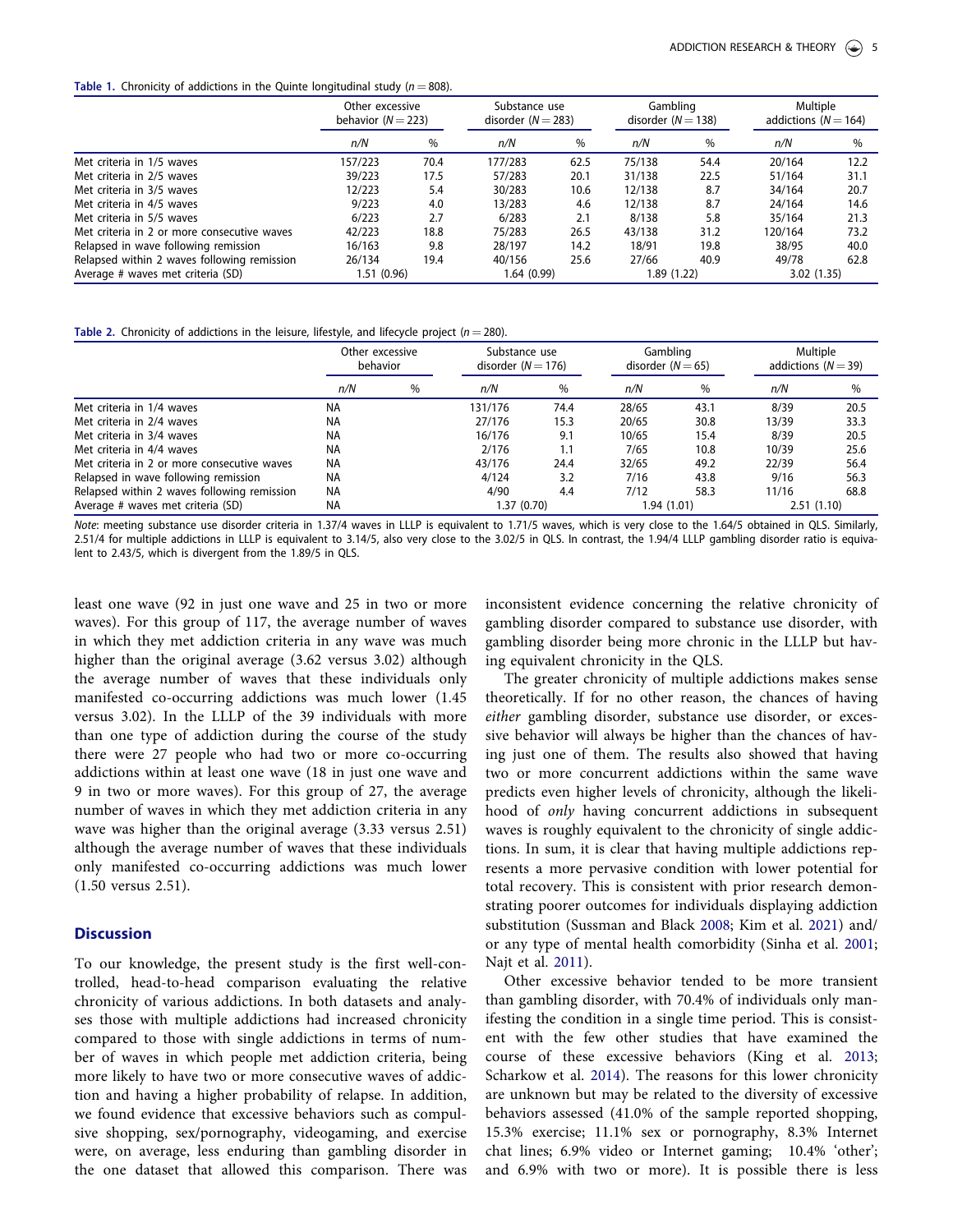chronicity in certain types that decreased the overall average (this possibility is supported by the fact that gambling disorder is also a type of behavioral addiction and it is more chronic). In any case, the transient nature of these conditions raises a question about their characterization as addictions (Karim & Chaudhri 2012; Rosenberg & Feder 2014). While it is clear that people can become excessively involved in these behaviors, the term 'addiction' implies a degree of chronicity somewhat inconsistent with the large majority of people only manifesting the problem in a single time period.

The inconsistent results concerning the chronicity of gambling disorder relative to substance use disorder is probably an artifact of the different time frames utilized within the LLLP. The QLS utilized a 12-month time frame for both gambling disorder and substance use disorder and found no significant differences in chronicity. In contrast, LLLP found substance use disorder to be less chronic than gambling disorder likely because a 12-month time frame was utilized for DSM-IV substance use disorder but there was no time frame specified for DSM-IV pathological gambling (a 12-month time frame was not introduced in DSM until DSM-5). That said, many of the DSM-IV gambling questions imply a lifetime frame (e.g. 'did you ever', 'was there ever a time when'). Thus, taking everything into account (including the non-significant differences in LLLP when the standard  $5+$ rather than  $3+$  criterion is used for gambling disorder), it seems likely that gambling disorder and substance use disorder have similar levels of chronicity. If nothing else, the present findings counter the possibility raised by the recent longitudinal gambling studies (mentioned in the Introduction) that gambling disorder may be less chronic than substance use disorder. However, by the same token, the present results reaffirm the findings of these longitudinal gambling studies, showing that addictions are not always chronic and unremitting. Rather, both substance use disorder and gambling disorder were shown to have quite variable trajectories with fairly high rates of remission, relapse, as well as continuation.

There are two important limitations to this study. For one, the present analysis focused on the chronicity of addiction as opposed to the chronicity of problems or harm. It is unknown whether the same results would be obtained for individuals with lower levels of severity. For another, there were some differences in the threshold for administering the addiction questions both within and between datasets. All of these thresholds are very low to ensure all actual cases of addiction are assessed. Hence, the differing thresholds should only result in higher or lower rates of people being identified as non-addictive, but the actual impact is uncertain.

### Concluding remarks

The chronicity of different addictions has important implications both from a treatment and theoretical perspective. The present results confirm that having more than one addiction represents a more chronic condition meriting more intensive intervention. The present results also show that gambling disorder has intermediate levels of chronicity equivalent to that observed for substance use disorder. In contrast, excessive behaviors such as compulsive shopping appear to be more transient, and their comparatively lower levels of chronicity questions whether 'addiction' is an appropriate term to characterize their nature.

## Ethical approval

As this was a secondary analysis of publicly available data, informed consent and ethical approval was not sought.

#### Disclosure statement

No potential conflict of interest was reported by the author(s).

## Funding

The author(s) reported there is no funding associated with the work featured in this article.

#### **ORCID**

Nolan B. Gooding **b** http://orcid.org/0000-0003-1058-4778 Jennifer N. Williams Dhttp://orcid.org/0000-0003-1878-9727 Robert J. Williams **b** http://orcid.org/0000-0002-9558-9588

#### References

- Abbott MW, Romild U, Volberg RA. 2018. The prevalence, incidence, and gender and age-specific incidence of problem gambling: results of the Swedish longitudinal gambling study (Swelogs). Addiction. 113(4):699–707.
- American Psychiatric Association. 1994. Diagnostic and statistical manual of mental disorders (4th ed.). Washington, DC: American Psychiatric Association.
- American Psychiatric Association. 2013. Diagnostic and statistical manual of mental disorders (5th ed.). Arlington, VA: American Psychological Association.
- Bailey AJ, Farmer EJ, Finn PR. 2019. Pattern of polysubstance use and simultaneous co-use in high-risk young adults. Drug Alcohol Depend. 205:107656.
- Billi R, Stone CA, Marden P, Yeung K. 2014. The Victorian Gambling Study: a longitudinal study of gambling and health in Victoria, 2008–2012. Melbourne (Victoria): Victorian Responsible Gambling Foundation.
- Billieux J, Schimmenti A, Khazaal Y, Maurage P, Heeren A. 2015. Are we overpathologizing everyday life? A tenable blueprint for behavioral addiction research. J Behav Addict. 4(3):119–123.
- Christensen DR, Williams RJ, Ofori-Dei SM. 2019. The multidimensional structure of problem gambling: An evaluation of four gambling categorization instruments from an international online survey of gamblers. J Gambl Stud. 35 (4):1079–1108.
- El-Guebaly N, Casey DM, Currie SR, Hodgins DC, Schopflocher DP, Smith GJ, Williams RJ. 2015. The leisure, lifestyle, & lifecycle project (LLLP): a longitudinal study of gambling in Alberta. Final report for the Alberta Gambling Research Institute. February 2015. https:// prism.ucalgary.ca/handle/1880/50377.
- Gamblers Anonymous. 2021.What is compulsive gambling? https:// www.gamblersanonymous.org/ga/content/questions-answers-aboutgamblers-anonymous.
- Grall-Bronnec M, Bulteau S, Victorri-Vigneau C, Bouju G, Sauvaget A. 2015. Fortune telling addiction: unfortunately a serious topic about a case report. J Behav Addict. 4(1):27–31.